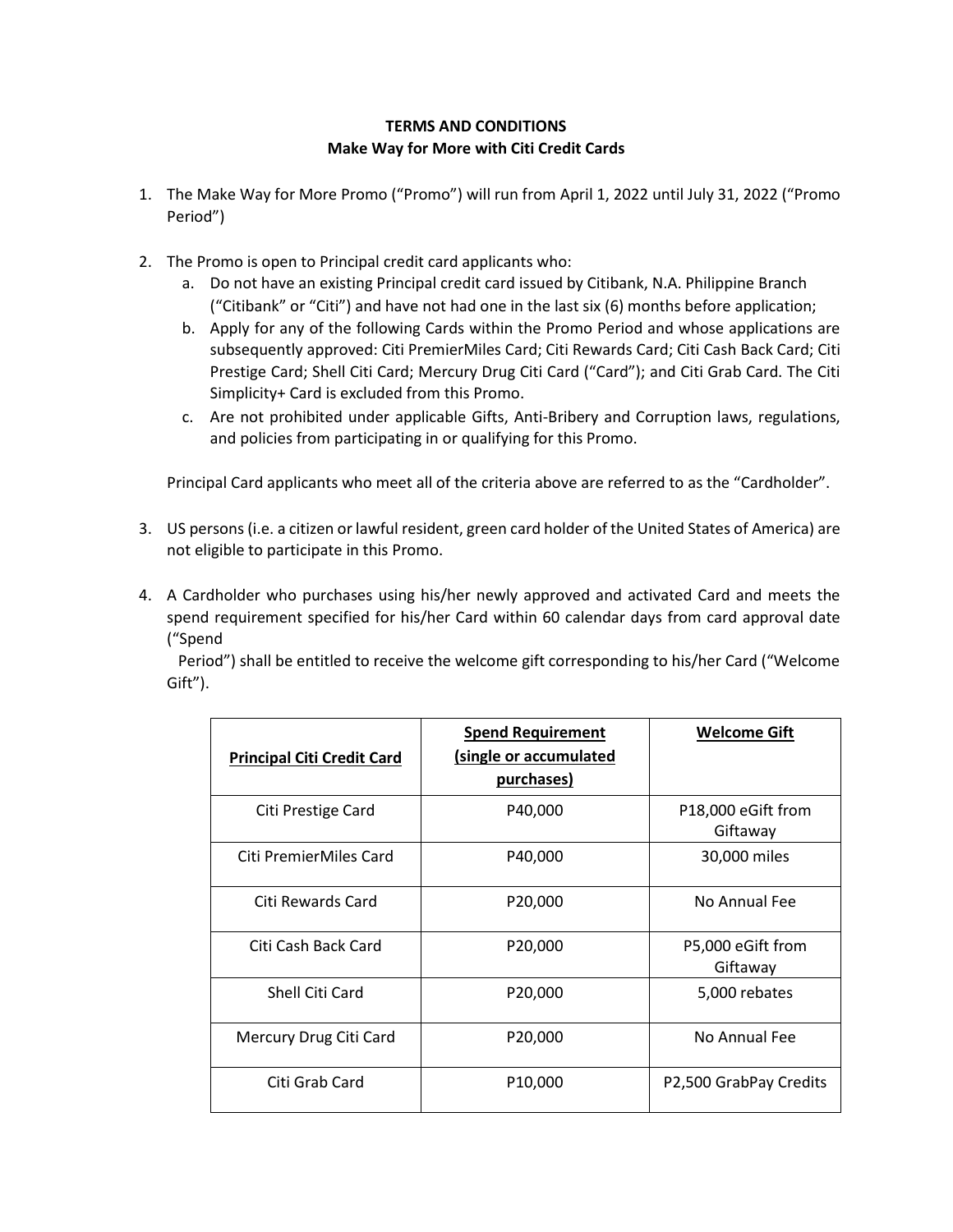- 5. Transactions that qualify for meeting the spend requirement are straight purchases, PayLite purchases, cash advance transactions, payment transactions (e.g. PayAll, Citi One Bill and payments directly made or enrolled with the merchant) and online purchases transacted and subsequently posted during the Spend Period. Each PayLite transaction will be considered as one transaction amount. Citi Balance Transfer, Citi PayLite after purchase and Citi Speed Cash transactions are disqualified from the Promo.
- 6. Upon meeting the spend requirement, the qualified Cardholder will receive an SMS confirmation of his/her eligibility to receive the Welcome Gift.

## **a. Points/Miles**

The points/miles will be directly credited upon meeting the spend requirement. Once the points/miles are credited on his/her account s/he may redeem these by logging on to [www.citibank.com.ph/thankyou.](http://www.citibank.com.ph/thankyou)

### **b. Rebates**

The Rebates will be directly credited upon meeting the spend requirement. Once the Rebates are credited on his/her account s/he may redeem these by logging on to [www.citibank.com.ph/thankyou.](http://www.citibank.com.ph/thankyou)

The Rebates that a Cardholder can earn shall be subject to the following caps:

- a. Shell Citi Gold cards shall be subject to an annual Rebate earning cap of Ten Thousand Pesos (Php10,000) worth of Rebates for every calendar year.
- b. Shell Citi Platinum cards shall be subject to annual Rebate earning cap of Fifteen Thousand Pesos (Php15,000) worth of Rebates for every calendar year.

If the above cap has been met anytime within a calendar year, the Cardholder will no longer earn Rebates, and will only begin earning Rebates again for his/her Purchases in the next calendar year.

### **c. eGift**

Upon meeting the spend requirement, the qualified Cardholder will receive an SMS from Citi that contains the redemption link on Giftaway.

- 1. To redeem the eGift, he/she must do the following:
	- i. Click the redemption link in the SMS: <http://pap.gft.ph/UNIQUEPROMOCODE>
	- ii. Enter his/her email address and mobile number.

iii. The Cardholder may redeem the eGift in denominations of P500 up to a total amount of P5,000 worth of eGifts, in any of the participating merchants.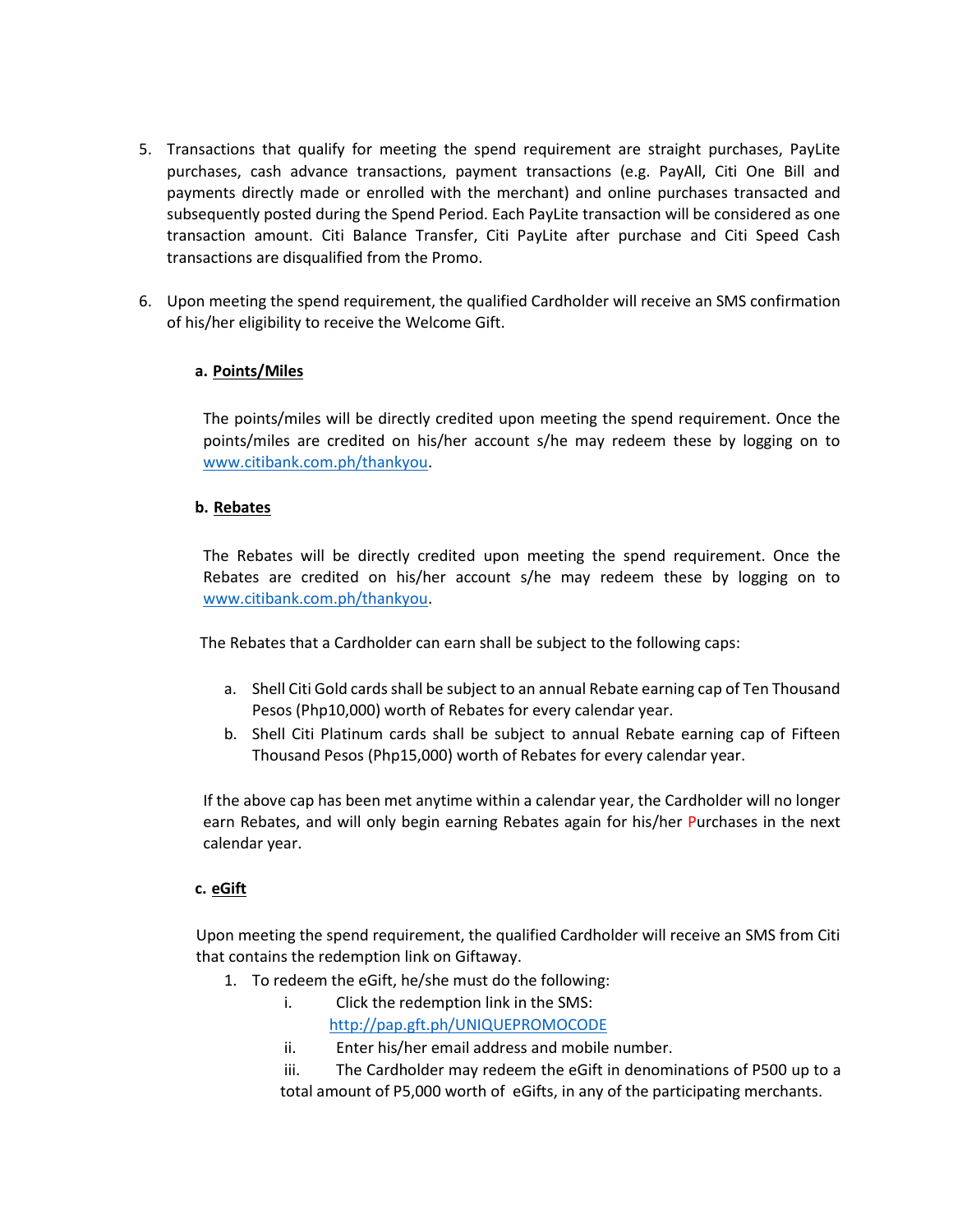- 2. Upon redemption, the Cardholder will receive an eGift code/s from Giftaway through his/her nominated email address and mobile number. He/she may use the eGift code/s to purchase any item by presenting the same in his/her preferred Giftaway participating stores.
- 3. By redeeming the eGift code/s through the Giftaway redemption site, the Cardholder is responsible for providing his/her personal and other information to Giftaway, the accredited service provider of Citibank, and agrees that such information will be subject to the confidentiality, data privacy and security terms of Giftaway.
- 4. The promo code the qualified Cardholder will receive via SMS is valid (and the qualified Cardholder may input the code in the redemption link) within 60 calendar days after the qualified Cardholder receives his promo code from Citi via SMS.
- 5. Giftaway eGift code/codes are valid only for one (1) year from Cardholder's receipt.

#### **d. No Annual Fee**

• Upon meeting the spend requirement, the qualified Cardholder will receive an SMS confirmation of the No Annual Fee Welcome Gift.

#### **e. GrabPay Credits**

- Upon meeting the spend requirement, the qualified Cardholder will receive an SMS confirmation from Citi of the P2,500 GrabPay Credits welcome gift. The credits will be awarded to his/her GrabPay Wallet within 30 calendar days from meeting the spend requirement. The qualified Cardholder will receive a notification from Grab via the Grab app confirming the successful crediting.
- 7. In case the Cardholder applied within the same promo period and is approved for multiple cards, the card with the highest position based on the table below will be awarded the Welcome Gift upon meeting the spend requirement. If a Cardholder qualifies under another promo during the same promo period and has already received a welcome gift under another promo, then he/she will no longer be able to participate in this Promo.

| 1 | Prestige     |  |
|---|--------------|--|
| 2 | PremierMiles |  |
| 3 | Rewards      |  |
| 4 | Cashback     |  |
| 5 | Grab         |  |
| 6 | Shell        |  |
|   | Mercury      |  |

8. The offer under this Promo cannot be transferred to another new or open Principal Citi Card that was not part of this Promo.